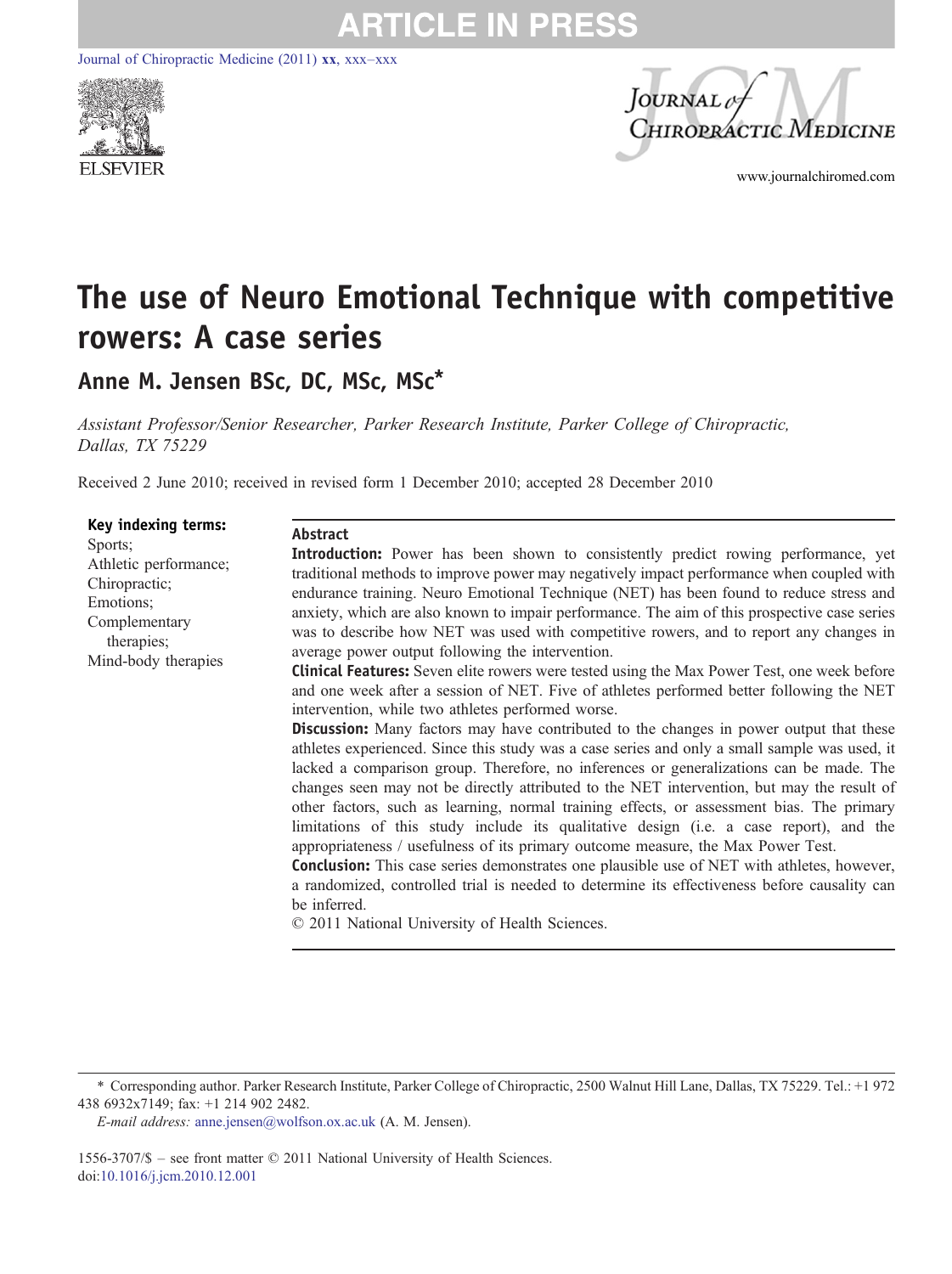## Introduction

Success in the sport of rowing depends upon many factors, including skill, timing, balance, endurance and power.[1-5](#page-4-0) If an athlete can improve even one of these factors by merely a few percentage points, over 2000 meters, it may have a significant impact on the outcome of a race.

In the drive phase of the rowing cycle, athletes push with their legs while pulling with their arms and lower back which requires both muscular power and endurance.<sup>[6](#page-5-0)</sup> Prior research has shown that the single best predictor of rowing performance is bilateral leg power.[6-10](#page-5-0) Moreover, optimal rowing performance requires a *consistent* power output over time.<sup>[4](#page-5-0)</sup> Since muscular power is the application of force (i.e. strength) over time, $11$  optimal power requires a balance between strength and speed (see Fig 1). Traditionally, resistance training is used to develop strength; however, recent studies have shown that concurrent resistance and endurance training may compromise gains in strength and power.  $9,12,13$  Therefore, an alternative method of optimizing consistent power output would be beneficial.

Additionally, it is known that stress has adverse effects on sports performance,  $14-18$  and that stress can be responsible for increased muscle tension[,](#page-5-0)<sup>[19](#page-5-0)</sup> thereby reducing muscle efficiency. Therefore, it is hypothesized that if an athlete's level of stress can be reduced, muscle efficiency will improve, which may result in improved muscle power output. NET has been shown to be effective in reducing stress and anxiety,  $20-22$ 



**VELOCITY** 

Fig 1. Force-velocity curve. (Adapted with permisision from McArdle and Katch.<sup>11</sup>) (Color version of figure is available online.)

therefore it is speculated that NET may enhance power output as well.

The aim of this report is to describe how NET was used with rowing athletes and to report effect on short term rowing performance, specifically power output.

### Clinical series

**ARTICLE IN PRESS** 

Seven national-level rowers volunteered for this prospective case series. Each athlete received a Participant Information Sheet and signed an Informed Consent form, all in accordance with recognized ethical standards in sport and exercise science research[.](#page-5-0)<sup>[23-25](#page-5-0)</sup> Each athlete gave consent to be included in this case series. In addition, they agreed not to alter their training program or any other lifestyle factors during the time of their participation. The primary outcome measure used in this study was the Max Power Test, and no other outcomes were measured.

One week before the intervention, each athlete performed a series of four Max Power Tests on the rowing ergometer to establish a baseline. The Max Power Test is a test frequently used by rowing coaches to assess the power of a rower's stroke, and is recorded in Watts, or Watts/kg (i.e. watts per kilogram of body weight). During the Max Power Test, performed on a rowing ergometer, the athlete pulls as hard as possible while the coach watches the display of Watts. The athlete pulls until the Watts (W) reaches a maximum level and then progressively diminishes, and the maximum Watts (W) achieved is recorded. One test normally takes less than 30 seconds to perform, and usually consists of 10 strokes or less. This test was chosen because of its familiarity within the rowing community and also because of its simplicity.[26-28](#page-5-0) An increase in power is usually only accomplished using specific training methods (e.g. plyometrics or resistance training) over an extended period of time (e.g. weeks to months), $29,30$  therefore it is presumed that the test-retest reliability of the Max Power Test would be sufficient, although no specific study was found to support this.

All pre- and post-intervention testing was performed using the same ergometer, a Concept II Ergometer Model C (Concept2, Inc., Morrisville, VT), at the same time of day (early evening). The drag setting was set consistently to 130. A qualified rowing coach conducted all tests and recorded all results. The ergometer display was out of view of the athlete being tested during the testing and athletes were not told their scores between testing. The athletes had one minute's rest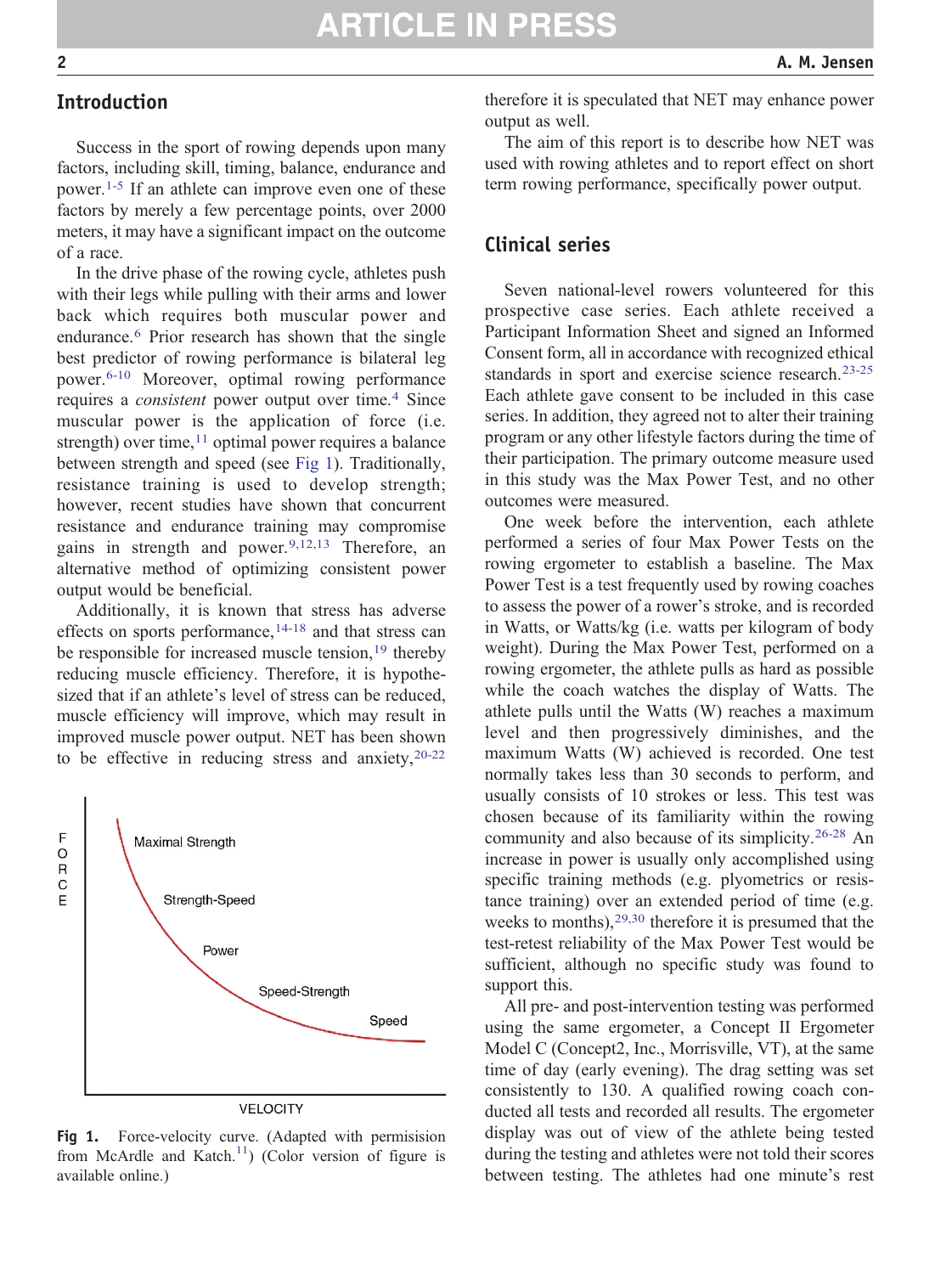## <span id="page-2-0"></span>Neuro Emotional Technique for rowing athletes 3

between each of the four tests. Within one week after testing, each athlete was given a single 30-minute session of NET by the same certified NET practitioner. All NET sessions were done at the boathouse where the athletes trained and where the testing was done. The NET sessions focused on the feeling of maximizing power, the feeling of optimizing performance, and on any awareness of pain, fatigue, or failure in any body part. Subsequently, within one week of the NET intervention, the athletes performed another four Max Power Tests in an identical manner as the preintervention tests.

NET, a relatively new stress-reduction technique, is considered an alternative intervention[,](#page-5-0) $31$  whose aim is



Reference: Walker, S., Neuro Emotional Technique™ Certification Manual. 2004, Encinitas, CA: Neuro Emotional Technique, Inc.

Fig 2. Neuro Emotional Technique Protocol Flowchart.<sup>[32](#page-5-0)</sup>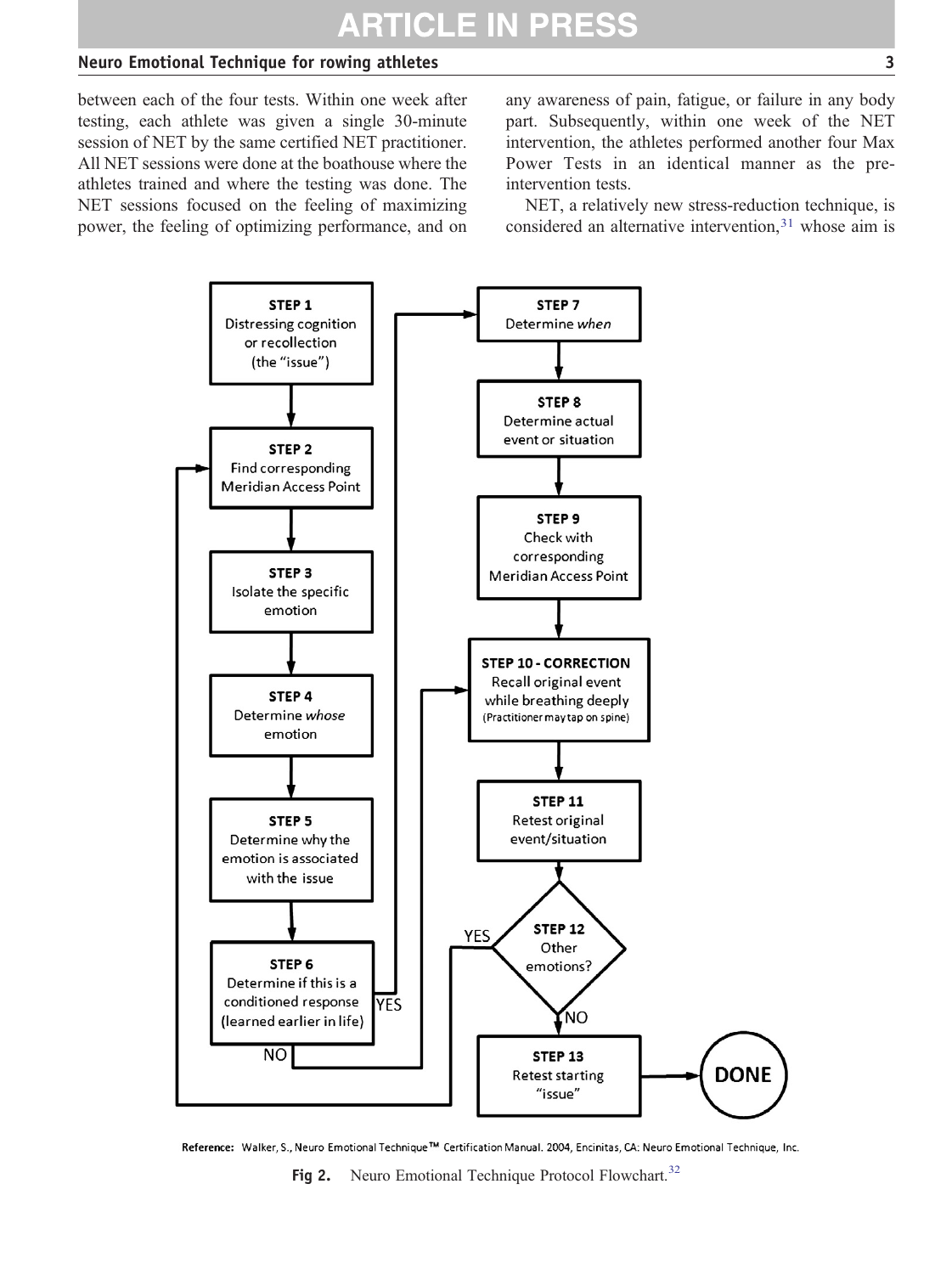| Rower          | Gender | Pre-intervention    |      |     | Post-intervention |                     |      |     | Change in |            |               |
|----------------|--------|---------------------|------|-----|-------------------|---------------------|------|-----|-----------|------------|---------------|
|                |        | Total               |      |     |                   | Total               |      |     |           | mean score |               |
|                |        | $(4 \text{ tests})$ | High | Low | Mean              | $(4 \text{ tests})$ | High | Low | Mean      | Watts      | $\frac{0}{0}$ |
|                | F      | 778                 | 447  | 443 | 444.50            | 1791                | 456  | 433 | 447.75    | 3.25       | 0.73          |
| 2              | F      | 1676                | 423  | 416 | 419.00            | 1696                | 431  | 418 | 424.00    | 5.00       | 1.19          |
| 3              | F      | 1347                | 348  | 321 | 336.75            | 1337                | 354  | 317 | 334.25    | $-2.50$    | $-0.74$       |
| $\overline{4}$ | F      | 1763                | 445  | 438 | 440.75            | 1879                | 483  | 458 | 469.75    | 29.00      | 6.58          |
| 5              | F      | 1335                | 342  | 321 | 333.75            | 1330                | 342  | 326 | 332.50    | $-1.25$    | $-0.37$       |
| 6              | M      | 2991                | 756  | 735 | 747.75            | 3185                | 807  | 785 | 796.25    | 48.50      | 6.49          |
|                | М      | 3858                | 987  | 938 | 964.50            | 3915                | 986  | 971 | 978.75    | 14.25      | 1.48          |

Table 1 Max Power Test results (Watts) for each athlete

F, Female; M, Male; High, Highest Score; Low, Lowest Score.

to remove neurological abnormalities which have a specified physiopathological pattern.<sup>[32](#page-5-0)</sup> It is based on principles of a number of different health disciplines such as chiropractic, psychology/psychotherapy, and traditional Chinese medicine.[32](#page-5-0) However, it is dissimilar to more conventional approaches, like cognitive behavioural therapy, in that aside from addressing a patient's cognitions, internal dialogue and behaviours in response to a distressing experience, NET predominantly focuses on emotions about the experience. The NET procedure involves a series of well-defined steps (see [Fig 2\)](#page-2-0), commencing with a physiological response to an emotional stimulus[.](#page-5-0)<sup>[32](#page-5-0)</sup>

Once a physiological reaction is found, the practitioner helps the patient identify the specific emotion using the emotion-meridian relationship from Tradi-tional Chinese Medicine.<sup>[33](#page-5-0)</sup> How the specific emotion fits the distressing situation is then explored, and sometimes a parallel set of circumstances is identified earlier in life as well. While visualizing the emotionally distressing situation, and holding specific body points associated with the emotion, a mechanical force is applied to specific sequence of spinal levels during a full respiratory cycle. Following the intervention, patients frequently report feeling subjective relief.<sup>[31](#page-5-0)</sup>

The power output of five out of the seven athletes increased following the NET session compared to before. Change in average scores of these five athletes ranged from  $+3.3$  to  $+48.5$  W, or  $+0.7\%$  to  $+6.58\%$ . The two athletes whose performance decreased had a change in power of  $-1.25$  and  $-2.5$  W, or  $-0.37\%$  and  $-0.74\%$ . See Table 1 for a summary of each athlete's results.

#### **Discussion**

There are many factors that lead to the success of a rowing crew, and power output of individual rowers

is critical. Improving muscle power is generally thought to occur after a significant period of specific training methods.<sup>[11](#page-5-0)</sup> With no change in their training routine, the average power output of five of these seven athletes increased by an average of 20 W (3.29%) following one session of NET (see Table 1). This increase may be attributed to a variety of factors, only one of which may be the NET intervention. The improvements may also be attributed to individual participant factors, such as learning to perform the test better, or to being more relaxed during the second phase of testing, or to any normal weight training that may have occurred between testing, or to other variables. There were also two athletes whose average power scores decreased by an average of 1.88 W (0.56%) following the NET. This decrease may also be attributed to a variety of factors, including the NET intervention, or other participant-specific factors such as fatigue or stress the day of testing.

On the other hand, the changes noted may not be due to any of these participant factors, but to the inherent weaknesses of the primary outcome measure (i.e. the Max Power Test), discussed below, or to other assessment biases. Since this study was a case series, and thus lacked a controlled condition and adequate power, no direct cause-and-effect relationship can be established, and caution must be applied when making inferences and generalizations.[34](#page-5-0)

Stress has been correlated to a deterioration in athletic performance[,](#page-5-0) $11$  and rowing performance in particular.[35](#page-5-0) Reducing stress/anxiety may in turn have the effect of reducing general muscle tension, which would improve general muscle function.[19](#page-5-0) It is speculated that NET may be effective at improving power output in some athletes because NET is thought to reduce stress and anxiety.<sup>[32,36](#page-5-0)</sup> See [Fig 3.](#page-4-0)

In addition, in the chosen setting, it was difficult to hold a number of variables constant during the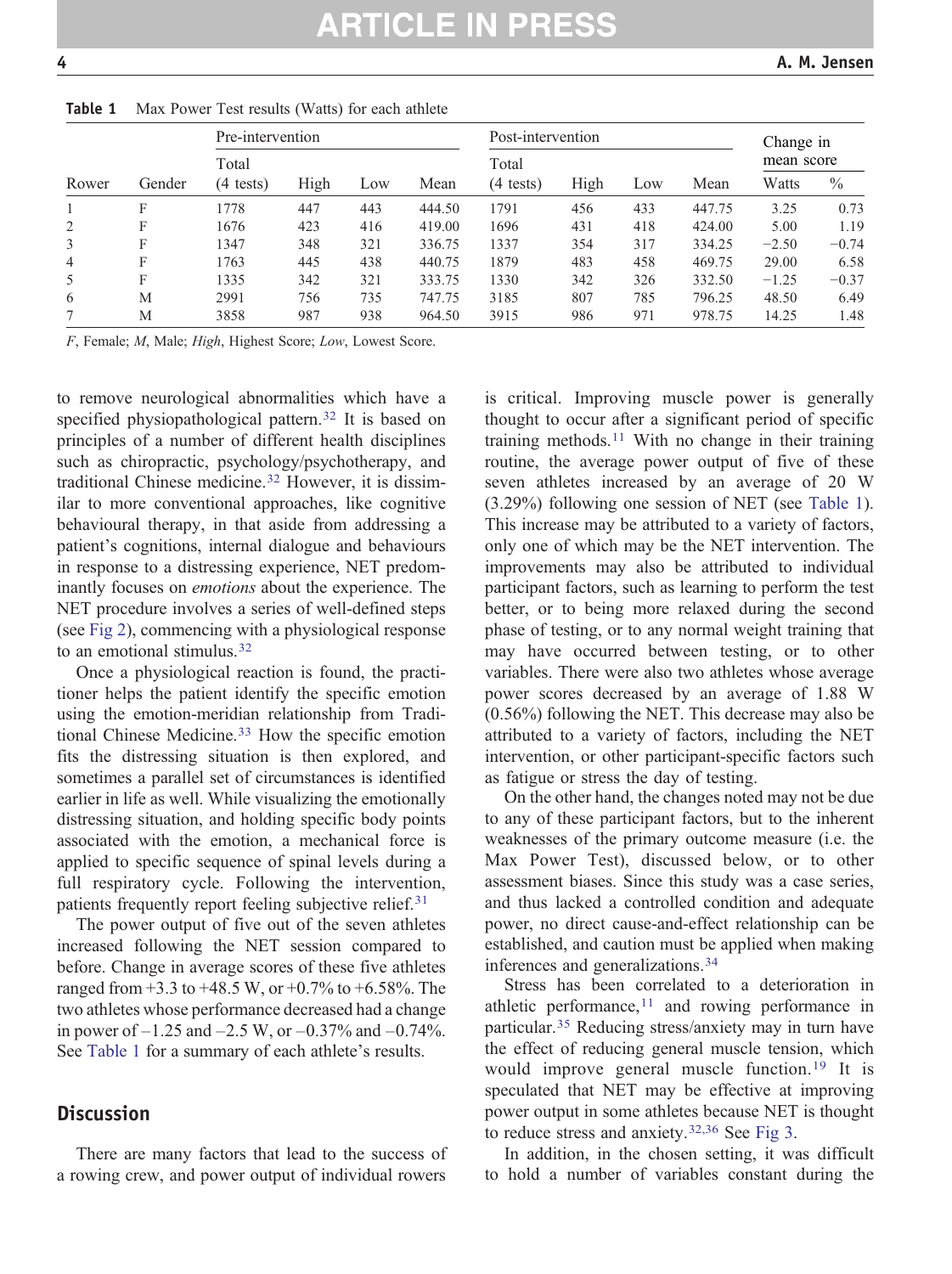# **ARTICLE IN PRESS**

#### <span id="page-4-0"></span>Neuro Emotional Technique for rowing athletes 5



Fig 3. Simplified Speculation of NET Impact on Athletic Performance.

intervention sessions. Since all sessions occurred in the boathouse and gym area where these and other athletes trained, and not in a clinic setting, there were the occasional disturbances. The degree of privacy and comfort during intervention sessions was highly variable. Also, this study occurred in the winter, and the temperatures in the boathouse during sessions were often uncomfortably cold.

One other factor that may have had an impact on outcomes was that the practitioner was completely unknown to the athletes. During NET sessions personal and private memories are often evoked, and insufficient rapport and trust in the practitioner may diminish the therapeutic effect. In this way, this study greatly diverged from a normal therapeutic setting, where rapport would be established prior to giving the intervention. This important aspect should be seriously considered when designing future effectiveness research.

#### Limitations

Because this is a case series, it is not appropriate to make generalizations of these results to all rowing athletes. Another significant limitation of this study is the usefulness and appropriateness of the chosen primary outcome measure, the Max Power Test, to predict rowing performance. Subsequent to the completion of data collection of this case series, other studies found that the reliability of changes in power output during ergometer rowing for distances less than 2000m is debatable, with the per cent standard error of the mean increasing as distance rowed decreased.[37](#page-5-0) Therefore, since the distance rowed by each athlete in this case series was less than one hundred meters, the error in the measured power output may have been significant. Another study found only a mild correlation between a 15-sec all out row (similar to the Max Power Test) and a 2000m time trial,<sup>[38](#page-5-0)</sup> which further challenges the legitimacy of our chosen primary outcome measure. Therefore, for future research, instead of the Max Power Test, it is suggested that a more appropriate measure of power or rowing performance be used. The 2000m ergometer time trial is recommended, which has demonstrated excellent test-retest reliability,[39,40](#page-6-0) and which is thought to better correlate with actual rowing performance[.](#page-5-0)<sup>[38,41](#page-5-0)</sup> Other assessment measures that future researchers may want to consider as an alternative to the Max Power Test are the 1-rep-max (1RM) leg press, a measure of lower body strength,<sup>[9](#page-5-0)</sup> or the vertical jump, a measure of lower body power.[6,30](#page-5-0)

Another limitation of this study is that other factors that may impact performance were not monitored, such as caffeine consumption<sup>[42](#page-6-0)</sup> and menstruation.<sup>[43](#page-6-0)</sup> In addition, stress and anxiety levels themselves were also not measured, which would have strengthened this study considerably.

It is noted that whilst the average power scores seemed to increase considerably for some of the athletes, their high scores did not increase to a great extent. If this was the case, then this would suggest a greater consistency in power output, which has been shown to be important to optimize rowing perfor-mance,<sup>[4](#page-5-0)</sup> and therefore would be highly beneficial.

Since there have been no other studies to date published on the use of NET to enhance rowing performance, this case series is an important first step, and it may encourage others to undertake clinical trials to test the effectiveness of NET.

### Conclusion

Optimal rowing performance is complex and multidimensional in nature, of which power is one important component. This case series is novel because it demonstrates a unique way to address athletic performance. Future clinical trials must be conducted to investigate the role of NET in enhancing power output of rowers.

## Acknowledgment

The author thanks Mr. Mark Baxter for his help in recruiting and assessing the athletes for this study.

### Funding sources and potential conflicts of interest

No funding sources or conflicts of interest were reported for this study.

## References

1. Hill H. Dynamics of coordination within elite rowing crews: Evidence from force pattern analysis. J Sport Sci 2002;20 (2):101-17.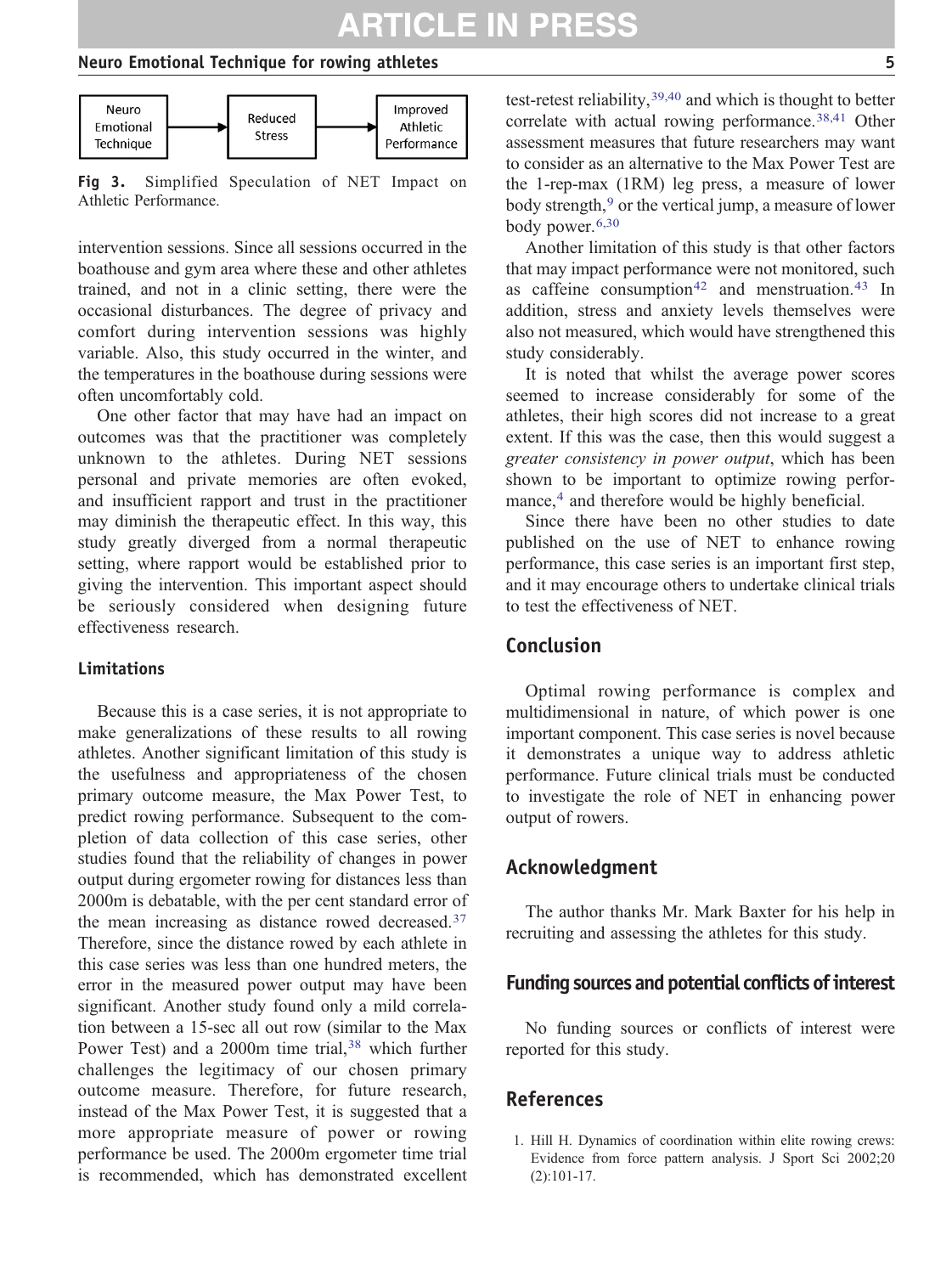- <span id="page-5-0"></span>2. Hofmijster MJ, Van Soest AJ, De Koning JJ. Rowing skill affects power loss on a modified rowing ergometer. Med Sci Sports Exerc 2008;40(6):1101-10.
- 3. Jürimäe T, Perez-Turpin JA, Cortell-Tormo JM, Chinchilla-Mira IJ, Cejuela-Anta R, Mäestu J, et al. Relationship between rowing ergometer performance and physiological responses to upper and lower body exercises in rowers. J Sci Med Sport 2010;13(4):434-7.
- 4. Shimoda M, Fukunaga T, Higuchi M, Kawakami Y. Stroke power consistency and 2000 m rowing performance in varsity rowers. Scand J Med Sci Sports 2009;19(1):83-6.
- 5. Smith RM, Spinks WL. A system for the biomechanical assessment of rowing performance (ROWSYS). J Hum Mov Stud 1998;34(4):141-57.
- 6. Huang CJ, Nesser TW, Edwards JE. Strength and power determinants of rowing performance. J Exerc Physiol Online 2007;10(4):43-50.
- 7. Nevill AM, Allen SV, Ingham SA. Modelling the determinants of 2000 m rowing ergometer performance: A proportional, curvilinear allometric approach. Scand J Med Sci Sports 2011;21(1):73-8.
- 8. Ingham SA, Whyte GP, Jones K, Nevill AM. Determinants of 2,000 m rowing ergometer performance in elite rowers. Eur J Appl Physiol 2002;88(3):243-6.
- 9. Izquierdo-Gabarren M, De Txabarri Expósito RG, De Villarreal ESS, Izquierdo M. Physiological factors to predict on traditional rowing performance. Eur J Appl Physiol 2010;108 (1):83-92.
- 10. Yoshiga CC, Higuchi M. Bilateral leg extension power and fat-free mass in young oarsmen. J Sports Sci 2003;21  $(11):905-9.$
- 11. McArdle WD, Katch VL. Exercise Physiology: Nutrition, Energy, and Human Performance. Philadelphia: Lippincott Williams & Wilkins; 2009.
- 12. Dudley GA, Djamil R. Incompatibility of endurance- and strength-training modes of exercise. J Appl Physiol 1985;59  $(5):1446-51$ .
- 13. Hickson RC, Rosenkoetter MA, Brown MM. Strength training effects on aerobic power and short-term endurance. Med Sci Sports Exerc 1980;12(5):336-9.
- 14. Crews DJ, Lochbaum MR, Karoly P. Self-regulation: Concept, methods, and strategies in sport and exercise. In: Singer RN, Hausenblas HA, Janelle CM, editors. Handbook of Sport Psychology. New York: John Wiley & Sons; 2001. p. 566-81.
- 15. Martens R, Vealey RS, Burton D. Competitive Anxiety in Sport. London: Human Kinetics; 1990. p. 288.
- 16. Pearson R, Ungpakorn G, Harrison GA. Catecholamine and cortisol levels in Oxford college rowers. Br J Sports Med 1995;29(3):174-7.
- 17. Perna FM, Antoni MH, Kumar M, Cruess DG, Schneiderman N. Cognitive-behavioral intervention effects on mood and cortisol during exercise training. Ann Behav Med 1998;20  $(2):92-8.$
- 18. Vealey RS. Understanding and enhancing self-confidence in athletes. In: Singer RN, Hausenblas HA, Janelle CM, editors. Handbook of Sport Psychology. New York: John Wiley & Sons; 2001. p. 550-65.
- 19. Lundberg U, Kadefors R, Melin B, Palmerud G, Hassmén P, Engström M, et al. Psychophysiological stress and EMG activity of the trapezius muscle. Int J Behav Med 1994;1 (4):354-70.
- 20. Jensen AM, Ramasamy A. Treating spider phobia using Neuro Emotional Technique (N.E.T.): Findings from a pilot study. J Altern Complem Med 2009;15(12):1363-74.
- 21. Peterson KB. A preliminary inquiry into manual muscle testing response in phobic and control subjects exposed to threatening stimuli. J Manip Physiol Ther 1996;19(5):310-7.
- 22. Peterson KB. The effects of spinal manipulation on the intensity of emotional arousal in phobic subjects exposed to a threat stimulus: A randomized, controlled, double-blind clinical trial. J Manip Physiol Ther 1997;20(9):602-6.
- 23. The National Commission for the Protection of Human Subjects of Biomedical and Behavioral Research. The Belmont Report: Ethical Principles and Guidelines for the Protection of Human Subjects of Research. 1979. Available from: [http://](http://www.hhs.gov/ohrp/policy/belmont.html) [www.hhs.gov/ohrp/policy/belmont.html.](http://www.hhs.gov/ohrp/policy/belmont.html) Accessed August 11, 2010.
- 24. Harriss DJ, Atkinson G. Editorial: International journal of sports medicine ethical standards in sport and exercise science research. Int J Sports Med 2009;30(10):701-2.
- 25. Johnson C. On the subject of human subjects. J Manip Physiol Ther 2005;28(2):79-80.
- 26. Jurimae J, Jurimae T. Responses of blood hormones to the maximal rowing ergometer test in college rowers. J Sport Med Phys Fit 2001;41(1):73-7.
- 27. Jurimae J, Maestu J, Purge P, Jurimae T. Changes in stress and recovery after heavy training in rowers. J Sci Med Sport 2004;7 (3):335-9.
- 28. Jurimae J, Maestu J, Purge P, Jurimae T, Soot T. Relations among heavy training stress, mood state, and performance for male junior rowers. Percept Mot Skills 2002;95(2):520-6.
- 29. Tesch PA. Skeletal muscle adaptations consequent to long-term heavy resistance exercise. Med Sci Sport Exer 1988;20(5 Suppl): S132-4.
- 30. De Villarreal ESS, Kellis E, Kraemer WJ, Izquierdo M. Determining variables of plyometric training for improving vertical jump height performance: A meta-analysis. J Strength Cond Res 2009;23(2):495-506.
- 31. Monti DA, Stoner ME, Zivin G, Schlesinger M. Short term correlates of the Neuro Emotional Technique for cancer-related traumatic stress symptoms: A pilot case series. J Cancer Surviv 2007;1(2):161-6.
- 32. Walker S. Neuro Emotional Technique® Certification Manual. Encinitas, CA: Neuro Emotional Technique, Inc.; 2004.
- 33. Cross JR. Acupressure and Reflextherapy in the Treatment of Medical Conditions. London: Elsevier Health Sciences; 2001. p. 210.
- 34. Green BN, Johnson CD. How to write a case report for publication. J Chiropr Med 2006;5(2):72-82.
- 35. Iellamo F, Pigozzi F, Spataro A, Di Salvo V, Fagnani F, Roselli A, et al. Autonomic and psychological adaptations in Olympic rowers. J Sports Med Phys Fitness 2006;46(4):598-604.
- 36. Jensen AM, Ramasamy A. Treating spider phobia using Neuro Emotional Technique™ (N.E.T.): Findings from a pilot study. J Altern Complem Med 2009;15(12):1363-74.
- 37. Soper C, Hume PA. Reliability of power output during rowing changes with ergometer type and race distance. Sports Biomech 2004;3(2):237-48.
- 38. Petrykowski A, Lutosławska G. The relationship between time and mean power output during 2km indoor rowing and mean power during 15s all out rowing in schoolboy rowers. Hum Mov 2006;7(1):53-7.